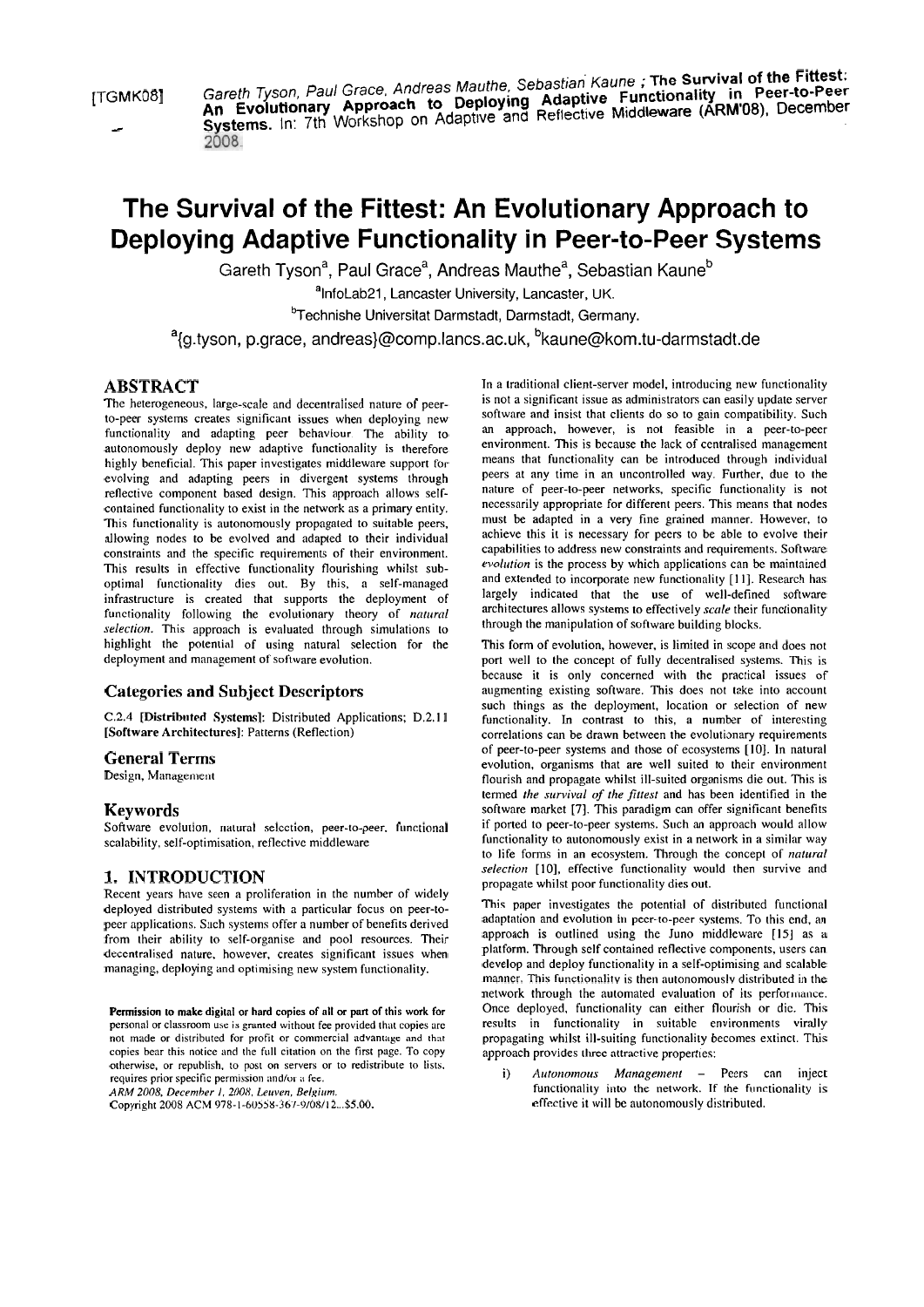- ii) Self-Optimisation Functionality will naturally be disseminated towards its optimal environments. Similarly. inefficieni functionality will die out. This allows peers to be autonomously configured.
- iii) Functional Scalability The ability to dynamically exchange functionality ensures that peers supporting the evolutionary platform will always be able to intenct by scaling their capabilities through functional exchange.

The paper is structured as follows: Section 2 outlines Juno, the middleware plaiform uscd for the system. Section **3** otitlines the details of the evolutionary process. Subsequently, Section 4 evaluates this mechanism. Section *5* then provides a brief background to the area. Finally, Section 6 concludes the work, identifying a number of areas of future work.

#### **2. JUNO MIDDLEWARE**

To support distributed evolution it is necessary for middleware support to be provided. The evolutionary process described in this paper has been designed to operate with the Juno middleware [IS]. This section outlines Juno's relevant operation.

#### **2.1 Overview of Juno**

Juno is a (re)configurable peer-to-peer middleware designed to address the heterogeneity of modern content networks [12]. Content networking refers to the progression of traditional content distribution technologies to more integrated, holistic content environments. Unlike traditional content distribution, content networks view the content itself as the focal poini of the sysiem. This can be compared to systems such as BitTorrent [4] that view content as just a set of bytes. To this end, content networks utilise information to intelligently distribute content to end users, taking inio account such things as User preferences and Quality of Service (QoS). Content networks are therefore often defined by a diverse range of delivery mechanisms and multimedia services, creating significant complexities when evolving applications.



Figure **1** Overview of Juno Middleware (per **Host)** 

Juno's approach to addressing these complexities is to encapsulate functionality in fine grain software components, shown in Fig I. These are independent software entities that offer abstracted services (interfaces) alongside well defined requiremenis (receptacles). In Juno, multiple components are interconnected to build muliimedia delivery mechanisms and services (e.g. video streaming. transcoding etc). For example, a distributed objeci location overlay such as Pastry [14] has a number of identifiable functional aspects e.g. joining. maintenance. routing etc. Juno therefore separates these aspects through software modularisation and dynamically interconnects ihem at runtime to construct a fiilly operational peer. This allows adaptable systems to be constructed

by selectively connecting the optimal components for the particular constraints and requirements the node is operating in.

#### **2.2 Reconfiguration in Juno**

The ability to dynamically reconfigure functionality creates a natural platform for adaptation and evolution. Thercforc, on receipt of a superior component, Juno dynamically reconfigures its internal architecture to replace the existing component with the new one. For example, a node would evolve its maintenance algorithms by obtaining a new maintenance component ihat offers the correct interface. The old component would then be removed from the software architecture and replaced by the new one. All subsequent maintenance functionality would then be performed by the new component. To support this, interchangeable components must offer identical interfaces.

# **2.3 Reflection in Juno**

One of the primary functions of Juno is to create a bespoke high level plaiform for content network applications to operate over. It does this by dynamically constructing itself from optimal components based on environmental factors and application level requirements. To achieve this, however, it is necessary for Juno to ascertain the quality and behaviour of individual components.

To facilitate this decision process, Juno utilises reflection. Through the OpenCOM [6] component model, Juno can inspect the operntional perfonnance of each available component using quantitative meta-data. Each component implemenis OpenCOM's IMctaInterface which allows lag based meta-data to be associated with each of the component's interfaces. This is shown in Figure I with components Al and A2 offering the IMetaInterface to the Evoluiionary Manager. Each lag represents a particular evaluative metric of the component's performance (e.g. for a caching component, average\_hit\_rate, storage\_overhead etc). To allow comparisons, all components offering a particular interface utilise identical meta-tags. To support this, an application defines standard meta-tags for its default components. All future evolutionary components must then be described using identical meta-tags to ihose defined by the default component they replace. This reduces flexibility but is necessary for comparability.

TO inspect a component's performance, an application can call the **getAttributeValue (String tag)** operation on any component to gain a quantitative assessment of a particular facet e.g. the bandwidth-overhead of an overlay maintenance component. This operation returns a quantitative value for the requested meta-tag; the representation and assignment of these values will be looked at in Section 3.

# **3. EVOLUTIONARY PROCESS**

For cvolution to take place it is necessary io describe how functionality is propagated in the network. The approach taken follows the theory of the *survival of the fittest*. This section describes how this concept is ported io peer-to-peer environmenis.

#### **3.1 Evolutionary Dissemination**

To allow a fully distributed application to evolve, it is necessary to allow functionality to be disseminated to appropriate hosi. In a peer-to-peer environment frequent interactions occur between nodes in ihe system. These interactions consist of service requests and provisions. For example, in a peer-to-peer content delivery system, nodes will issue requests to each other for data. These interactions are cxploited to exchange reflective meia-data beiween pecrs. This is because inieracting nodes will often share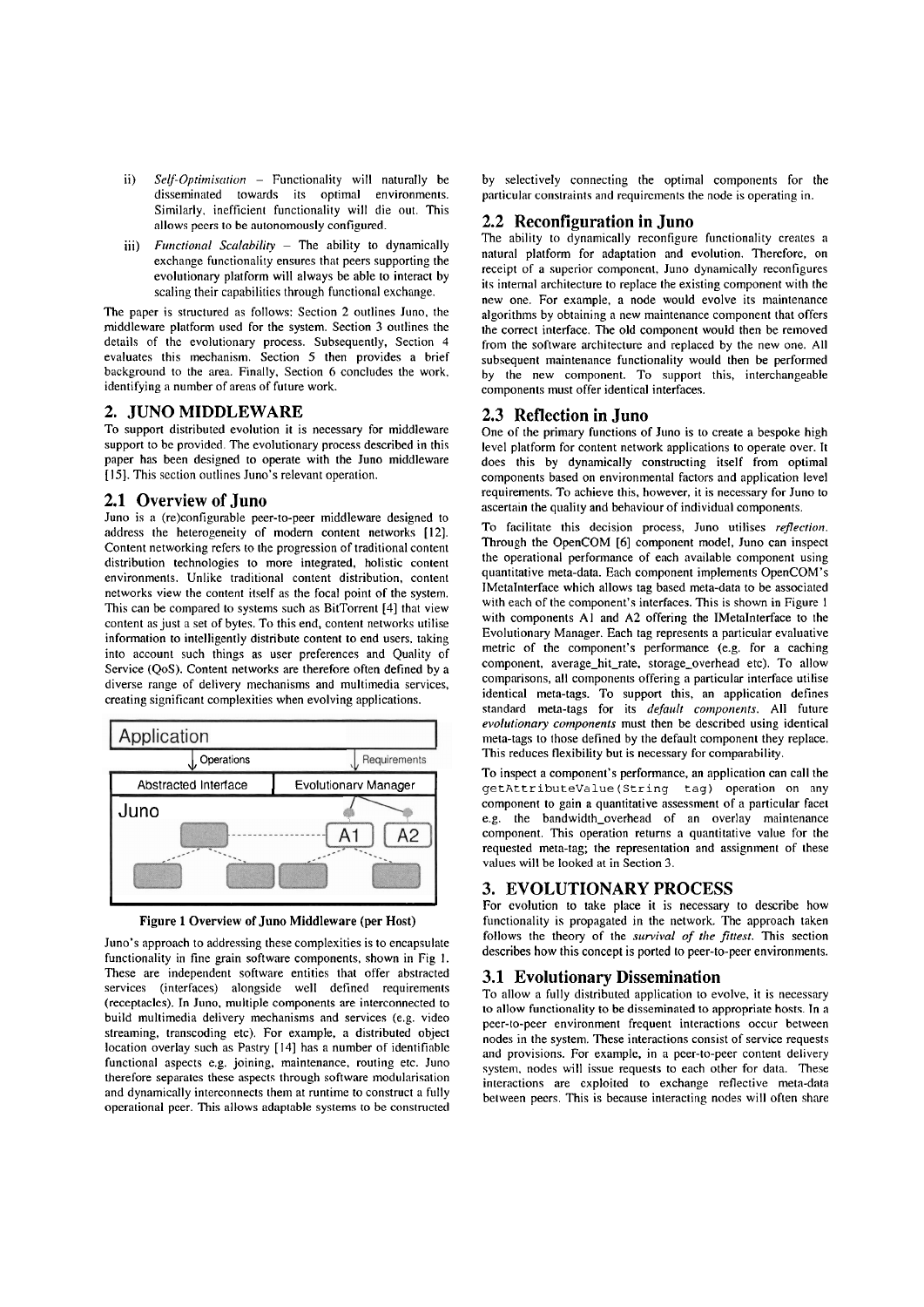similar application level requirements and constraints. Juno thcreforc monitors the application's interaction with other nodes and subsequently contacts them to offer them new functionality. This approach therefore does not involve any additional overhead for node location or topology maintenance. When two peers interact they concurrently exchange reflective meta-data about any extension components considered to be of interest. Each node then analyses this data in order to select any functionality of interest with evolutionary potential. This therefore allows nodes to flexibly inspecl individual attributes considered important for a particular set of individual requirements. This provides support for extremely fine grained evolutionary decisions.

If two interacting peers offer each other similar component functionality and meta-data, these two nodes create a link. These links create clusters, of a limited size, containing peers that have similar requirements and environmental constraints. These are termed *environmental clusters*. If a node locates a piece of effective functionality, it shares it with its cluster. This allows functionality to be quickly disseminated in suitable environments without the overhead of actively locating suitable peers.

#### **3.2 Evolutionary Adaptation**

When a node receives reflective information about a new component it is necessary to compare it with the equivalent coinponent it is currently using. To allow this, all meta-values are defined relative to the *default* component. The default component therefore sets a base-line that all evolutionary components are compared against. Therefore if a default overlay maintenance component, on average, generates IOKB overhead per minute and a new overlay component only generates 8KB then its assigned bandwidth\_overhead meta-value will be 20%. This is because it improves the overhead by 20%. If, alternatively, a new component generates 12KB then the value will be -20%. This is because it creates 20% more overhead. This approach removes the necessity for other components and applications to possess semantic knowledge of quantitative values. Instead, it is possible to simply consider their capabilities as relative to each other. The assignment of these values will be described in Section **3.3.** 

Using these meta-tag values, Juno can easily compare multiple components to ascertain the superior choice. To assist in this, an application built over Juno must weight the importance of each meta-tag associated with its constituent components. Both Juno and the application then dynamically modify these values to reflect changes in requirements and constraints. For example. a caching service will place considerable weight on the average\_hit\_rate meta-tag associated with its replacement algorithm component. However, if the host becomes overloaded it will lower this in favour of decreasing resource consumption.

When an evolutionary component is offered, both the new and old components calculate their *scores* based on the current weightings. This is done by multiplying each meta-tag value by its designated weighting. If a new component achieves a higher score than the existing components then Juno will evolve to incorporate the new functionality. Importantly, a peer can reconfigure itself at any time to utilise any component it possesses. Therefore an old component can be utilised again if it is considered optimal.

#### **3.3 Reflective Meta-Data Assignment**

An important aspect of the system is the assignment of values to each meta-tag. It is unwise to allow developers to assign relative values themselves as this is easily open to abuse. Further, this non-adaptive approach will limit the accuracy of values in divergent environments. Instead. as each node operates the component it actively manipulates the relative vaiues to reflect the current experience. It then uses this information when later advertising components to other nodes. Therefore. when a peer receives a new component it takes the existing meta-tag values and incrementally changes them to reflect its experience. The resulting values therefore reflect the aggregated experience of all peers that the particular instance of the component has passed through. As a component penetrates a specific environment these values then become more specialised for that particular environment. If a component does not offer the performance that its meta-data stated then this process automatically rectifies this. Through the adaptive process outlined earlier, the new values assigned to this component will result in it being automatically removed from operation in favour of a superior alternative.

To achieve this measurement process it is necessary for the default components to be bundled with the necessary functionality to measure and allocate meta-values to new components. The process is supported through Juno's Open architecture. This allows components to easily monitor each other. The measurement functionality associated with the default component therefore passively monitors all components involved in the application. This is done through open state monitoring (ability to inspect component state) and open event/interface monitoring (ability to inspect component interactions). For example, a default component can measure the latency between nodes by listening to the interactions of the networking components. This, therefore, does not require evaluative information to be provided by the components that are under inspection, mitigating the potential for biased decisions or malicious interference. However, further investigation of this is an important area of future work.

# **3.4 Survival of the Fittest**

Once a peer has identified a new component as a good candidate for evolution it will request it and reconfigure itself. However, it is also important that ineffective components are removed from the network. This improves performance and overhead by ensuring poor functionality is not advertised and exchanged in the evolutionary process. To achieve this, each node is restricted to maintaining a limited set of instances for each component type e.g. Pastry maintenance components. Once this Set has reached capacity, the worst performing component is removed to make room for the new one. This results in **a** situation in which components existing in ill-suited environments die whilst components in well-suited environinents virally propagate.

#### **4. EVALUATION**

To evaluate the system a simulator has been developed. The simulator operates a peer-to-peer video streaming application based on measurements taken from an existing Video on Demand based on measurements taken non an existing video on Demand<br>system [16]. Nodes interact with each other based on this application. These interactions are utilised by the evolutionary process to exchange reflective meta-data about new functionality.

Nodes are bootstrapped in one of a number of possible environments. An environment consists of all peers in the system operating with the same type of device and connectivity. Two video streaming system variants are considered: a relatively homogeneous system (5 environments) and a heterogeneous system (15 environments). A *homogenous* system operates over a limited set of network connections and devices (c.g. PCs, laptops. DSL, wireless etc). Alternatively, the *helerogeneous* system has a much greater range of environments (e.g. PCs, laptops over DSL,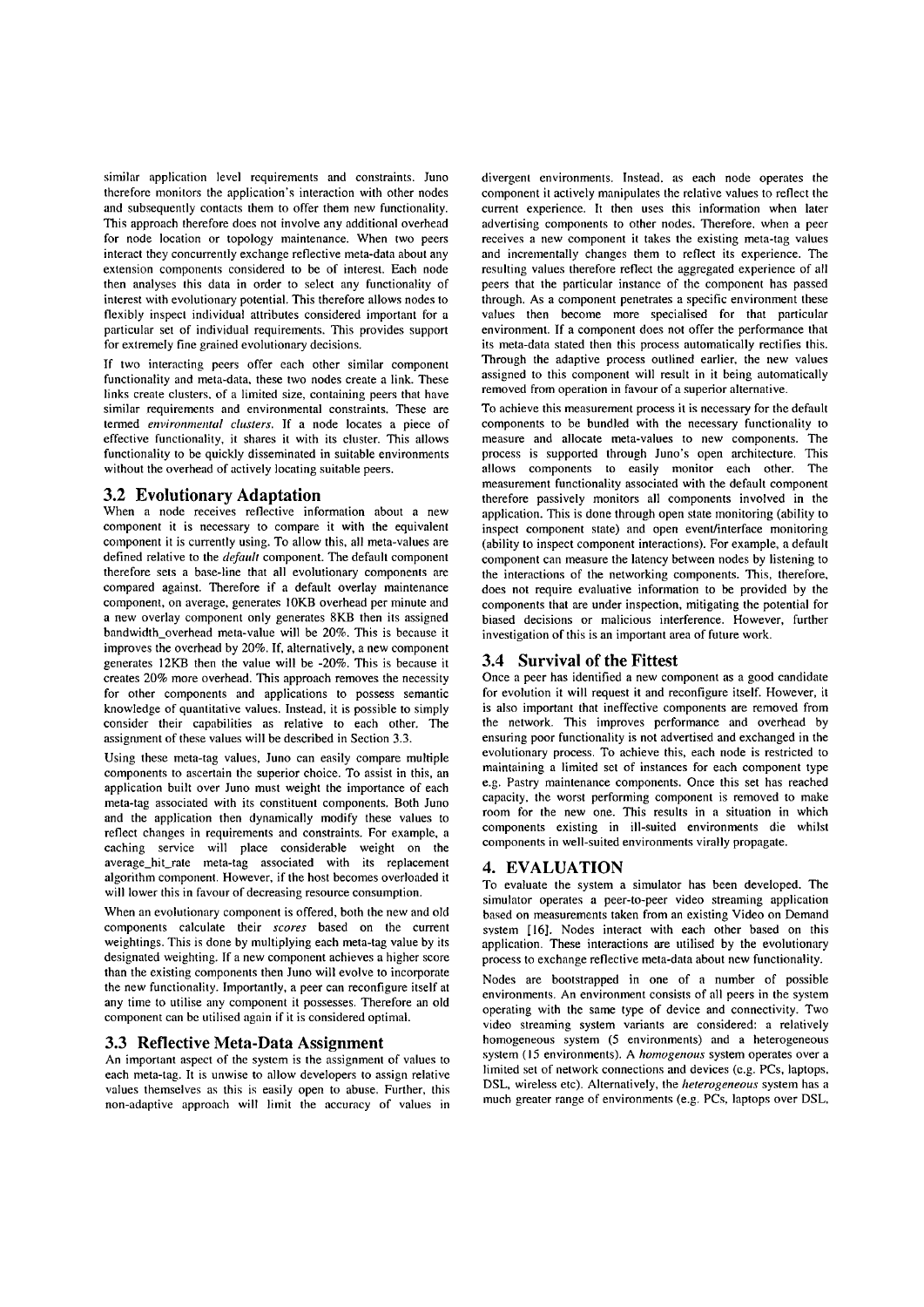T1/T3 etc; PDAs over wireless and Bluetooth; mobile phones over GPRS. UMTS and Bluetooth; TVs over Cable and DSL). Each of thesc devices and connections has diffcrent requirements. For example. a mobile phone will require sources providing low computation decoding; something that will not affect PCs. Due to space constraints details are not provided of individual component specifications or ineta-data. The distribution of nodes in these environments is modelled using a Zipf distribution [1] with PCs (over DSL) constituting the greatest number of peers and PDAs (over Bluetooth) constituting the least.

| <b>Parameters</b>                       | <b>Values</b>                          |
|-----------------------------------------|----------------------------------------|
| Number of Nodes                         | 20,000                                 |
| Number of Environments                  | 5/15                                   |
| Number of Evolutionary Components       | 10/25/50                               |
| Node Distribution per Environment       | Zipf $(\alpha = 0.5)$                  |
| Maximum Number of Stored Components     | 5 per node                             |
| Environmental Cluster Size              | 16                                     |
| Number of Injection Points              | 8 (Random peers)                       |
| <b>Request Distribution</b>             | Poisson $(\lambda = 0.693/\text{sec})$ |
| Number of Node Interactions per Request | 8                                      |
| Toble 1 Default Porometer Configuration |                                        |

Table **1** Default Parameter Configuration

At bootstrap each node possesses the default *source selector.*  Subsequently, a number of new source selector components are developed and injected at random points in the network. The source selector component decides which peers should be used to download video data from. A number of variants therefore exist including latency, bandwidth, monetary and encoding preference mechanisms; active and passive probing mechanisms; gossipbased knowledge sharing and social preference mechanisms. Peers therefore try to gain their optimal source selector through Juno's evolutionary mechanism. Before execution, the simulator Before execution, the simulator allocates each node an ordered list of component rankings. These rankings represent the suitability of each component for the environment that the node operates in (position 0 is optimal). Using this, the simulator measures the performance of the mechanism by inspecting the effectiveness of the decisions taken by each node. This section will inspect the results based on the number of optimisations, the distribution of these optimisations and, finally, the extinction of component in the system. The default simulation parameters are in Table 1.

#### **4.1 Optimisation Levels**

An important evaluative metric is how many nodes in the network gain their optimal source selector component. Simulations have first been performed with five environments over 48 hours, shown in Figure 2. Deployments of 10 and 50 new components are shown. Optimisation is fast with a small number of components (10). with 90% of nodes self-optimising after 17 hours. However, even with high numbers of components (50), this is only extended by 5 hours. The final 10% of optimisations. however. is significantly greater in both systems; this is termed the *tniling off*  period.

The reason for this decrease in gradient is the existence of *fringe* peers that reside in small environments with few communications. Such peers therefore rarely come into contact with similar peers and fail to construct adequate environmental clusters to gain rare (yet optimal) functionality for their individual requirements. For both 10 and 50 deployed components, the speed of optimisation begins to noticeably slow once the majority (85%) of peers have optimised. The final 15% of peers therefore constitute the fringe.



Figure **2** Percentage of Optimisations with 5 Environments



Figure 3 Percentage of Optimisations with 15 Environments

Figure 3 shows the percentage of optimisations when operating a heterogeneous system with 15 environments over 96 hours. These experiments highlight the scalability of the approach. When compared to the homogenous system, it can be seen that the speed of optimisation slows down. Further, the tailing off process can also be observed in the same manner as highlighted in the homogenous system. When deploying 10 components, this effect is least noticeable with significant slowing only occurring after -85% of optimisations. Conversely, when deploying 25 and 50 components, the tailing off proccdure occurs in a far smoother manner beginning after ~75%. Importantly, as the number of components grows this tailing off procedure stays fairly constant. Further. the speed of optimisation only marginally decreases. For example, when the number of components increases from 10 to 25, the time taken to reach 90% optimisation increases by 17 hours. However, this can be compared to an increase of only 9 hours when increasing component numbers from 25 to 50.

When comparing the heterogeneous and homogenous systems it can be observed that increasing the number of environments and components only slows the optimisation process; it does not prevent it. For example, after 8 hours, approximately half of all nodes have self-optimised in the homogenous system when deploying 25 components. This can be compared to only 32% in the heterogeneous system. This highlights the complexities encountered when deploying large nuinbers of components to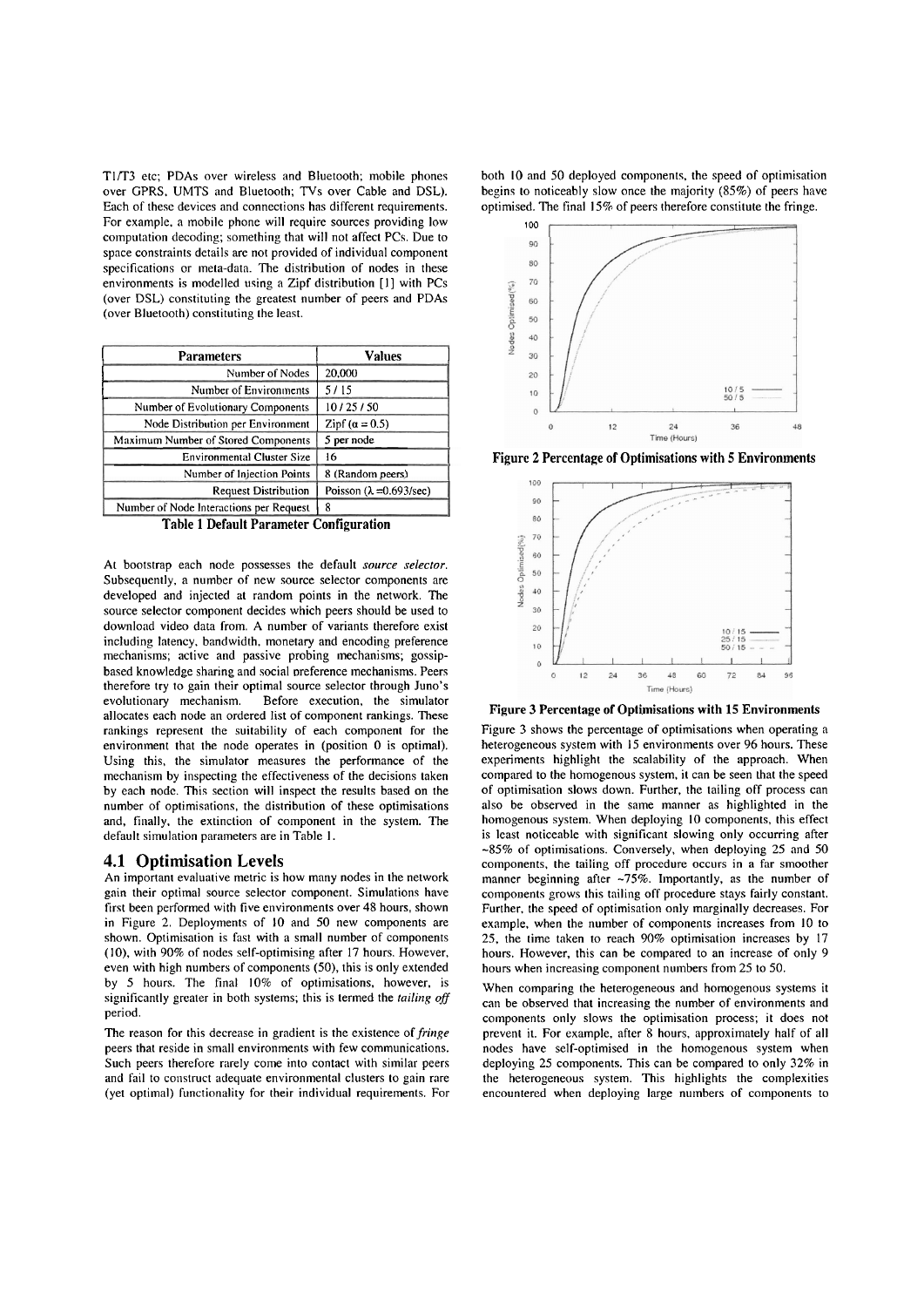many different divergent environinents. As both systems enter their tailing off period, however. this difference considerably decreases. After 48 hours, there is only a 7% difference in the level of optimisation between the homogenous and heterogeneous systems (98%, 91%).

This data shows that cven when deploying large numbers of components in different types of networks it is possible to effcctively evolve functionality in a fully distributed way. The speed of this process is dependent on the number of environments and components. However, the data shows that increasing the number of components does not have a significant impact on the overall optimisation time. Further, even when operating in diverse sets of environments this process can effectively be carried out.

#### **4.2 Environmental Penetration**

It has been shown that a significant proportion of the peers are able to self-optimise through Juno's evolutionary process. It is important, however, to investigate the distribution of optimised nodes in environments. Environments with a large number of members (e.g. PCs over DSL) find it easy to gain a high degree of penetration. However, fringe environments with few constituent members (e.g. PDAs over Bluetooth) are less susceptible to fast functional penetration. This is because their limited number of members makes it less likely for a node to interact with another peer possessing the required functionality. To investigate this, simulations are performed to monitor the number of nodes from each environment that optimise. Figure 4 shows each environment's percentage deviation from the overall average percentage of optimisations. These are performed in a heterogeneous system (15 environments) deploying 25 evolutionary components.

It can be seen that early after the components' deployment the deviation between different environments is noticeable. Environment 1 constitutes the largest environment whilst Environment 15 is the smallest. After 48 hours, significant deviations are still identifiable; this is because ihe larger environments have gained high penetrations whilst the smaller environments have gained lower penetrations. However, after 72 hours these deviations have decreased substantially. For example, between 48 and 72 hours, Environment 7 improves its deviation from  $-33\%$  to  $-16\%$ . These experiments corroborate the earlier optimisation experiments, highlighting the difficulty in penetrating small fringe environments. A downward trend can therefore be identified with Environment I gaining high levels of penetration whilst Environment 15 gains lower. Interestingly it is also identifiable that some more populous environmenis (e.g. 7) gain lower penetration than some less populous environments (e.g. 15). This is due to the passive nature of node discovery i.e. evolutionary interactions are based on the higher level application. Therefore, some environments can gain better penetration because their constituent nodes interact more frequently. The environmental penetration is therefore based, more specifically, on the number of interactions; something which is clearly an artefact of the application that is operating. This is an interesting observation that will form a body of future work.

As the time after deployment increases all the environments become closely inline with the average optimisation level. Therefore the deviation of populous environments reduces (e.g. after 96 hours. Environment I has a 0% deviation) whilst the less populous environments gain higher levels of penetration (e.g. after 96 hours. Environment 8 only has a -6.5% deviation).



**Figure 4 Deviation from Overall Average Percentage of Optimal Nodes for each Environment** 

These experiments have highlighted the complexities in penetrating small environments. However. the experiments have proved the system to be capable of effectively evolving functionality when operating in a Iarge number of environments.

#### **4.3 Functional Extinction**

To accurately reflect the evolutionary process it is necessary for suboptimal functionality to die. However, it is important to ensure that functionality is not removed before being given the opportunity to reach its optimal environments and flourish.





To investigate the death of functionality, the most populous environment is inspected in a heterogeneous system with 25 injected components. Figure 5 shows the percentage of nodes in this environment possessing each of the 25 components after 48 hours. Component 0 represents the optimal source selector for the environment whilst Component 24 represents the least effective. 99% of nll nodes in this environment are optimised with Component 0. Further, 63% of the nodes possess the component ranked as the second most optimal. However, very few nodes possess the lower ranked components. For instance, Component 24 is possessed by only 1% of peers. This represents the extinction of functionality in particular environments. 11 should be recognised, however, that this functionality flourishes in other environments. For instance, there are no instances of Component 17 in Environment 0. However, 99% of PDAs connected through wireless Ethernet possess the component. This shows the system's ability to remove poor functionality from an environment whilst propagating it in other environments.